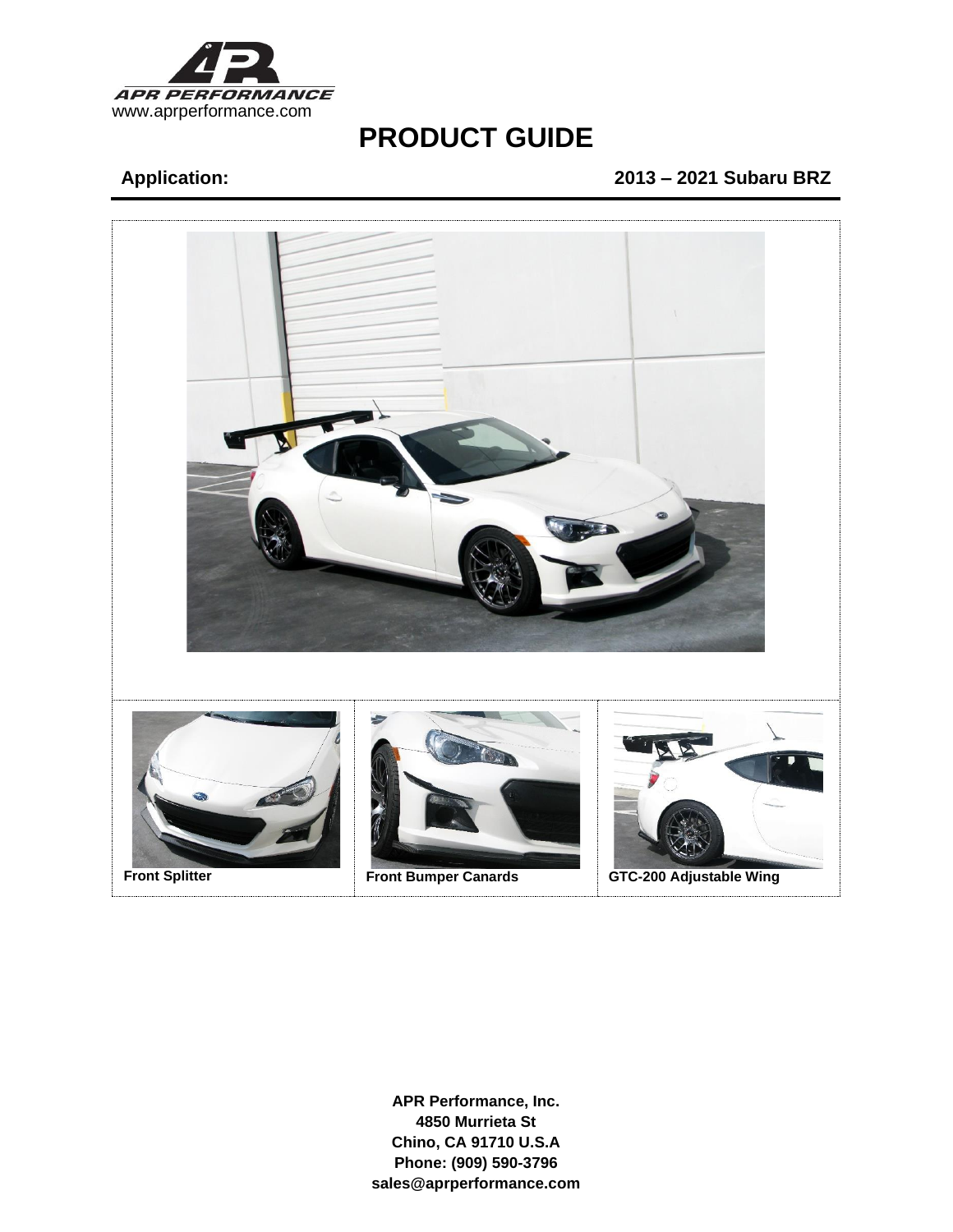

### **Application: 2013 – 2021 Subaru BRZ**

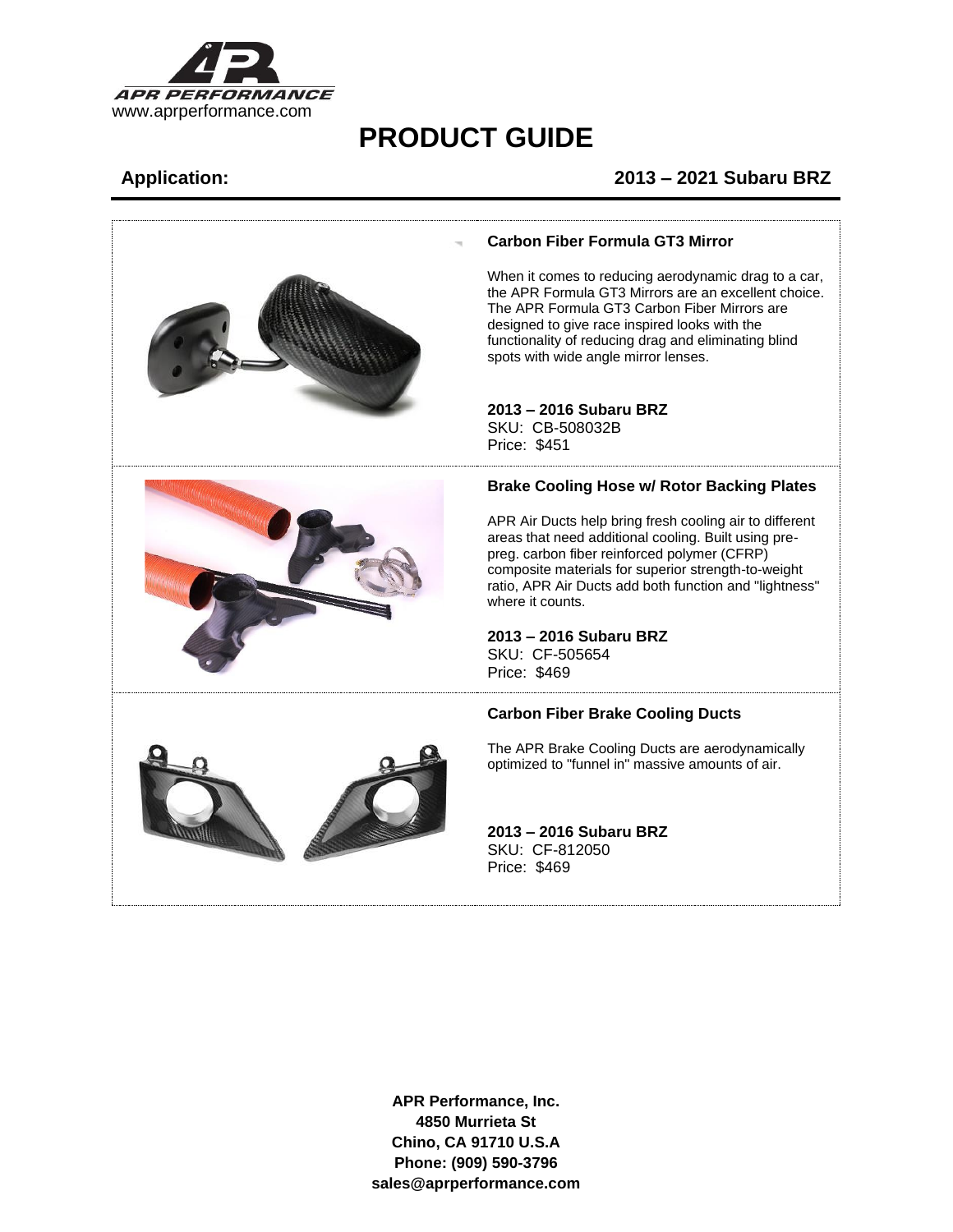

### **Application: 2013 – 2021 Subaru BRZ**



### **Carbon Fiber Brake Cooling Kit**

The APR Brake Cooling Ducts are aerodynamically optimized to "funnel in" massive amounts of air. Also known as the venturi effect, when the vehicle speed increases, this funneled-in air increases in both pressure and velocity as it passes from the larger frontal area into the smaller pipe section of the brake duct. When matched with appropriate hightemperature air duct hoses, the APR Brake Cooling Ducts will help to channel in large volumes of fresh air to help cool down red-hot brake rotors lap after lap on

## **2013 – 2016 Subaru BRZ** SKU: CF-805658

### **Carbon Fiber Side Rocker Extensions**

APR Side Rocker Extensions are the next step to help aerodynamically tune the handling of a car. Made of lightweight and durable carbon fiber composites, APR Side Rocker Extensions help reduce lift at high speeds by preventing air at the sides of the car from rolling underneath the car. The reduced lift helps to stabilize the car during high-speed cornering and helps to increase traction for faster lap times.

**2013 – 2020 Subaru BRZ** SKU: FS-521008

### **Carbon Fiber Front Air Dam**

Underbody components such as front air dams, undertrays, and rear diffusers are essential for maximizing aerodynamic performance.

**2013 – 2016 Subaru BRZ** SKU: FA-826002 Price: \$929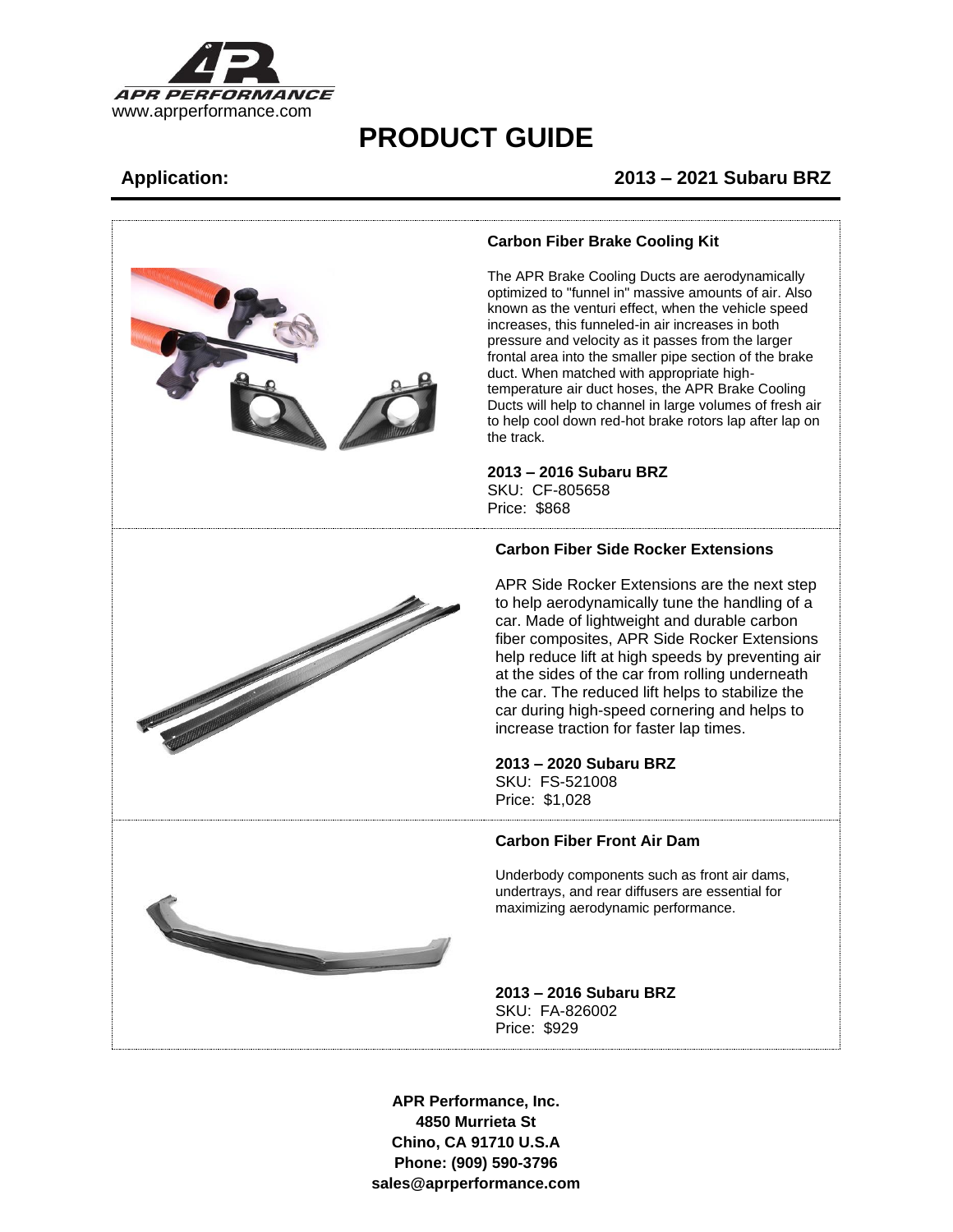

### **Application: 2013 – 2021 Subaru BRZ**

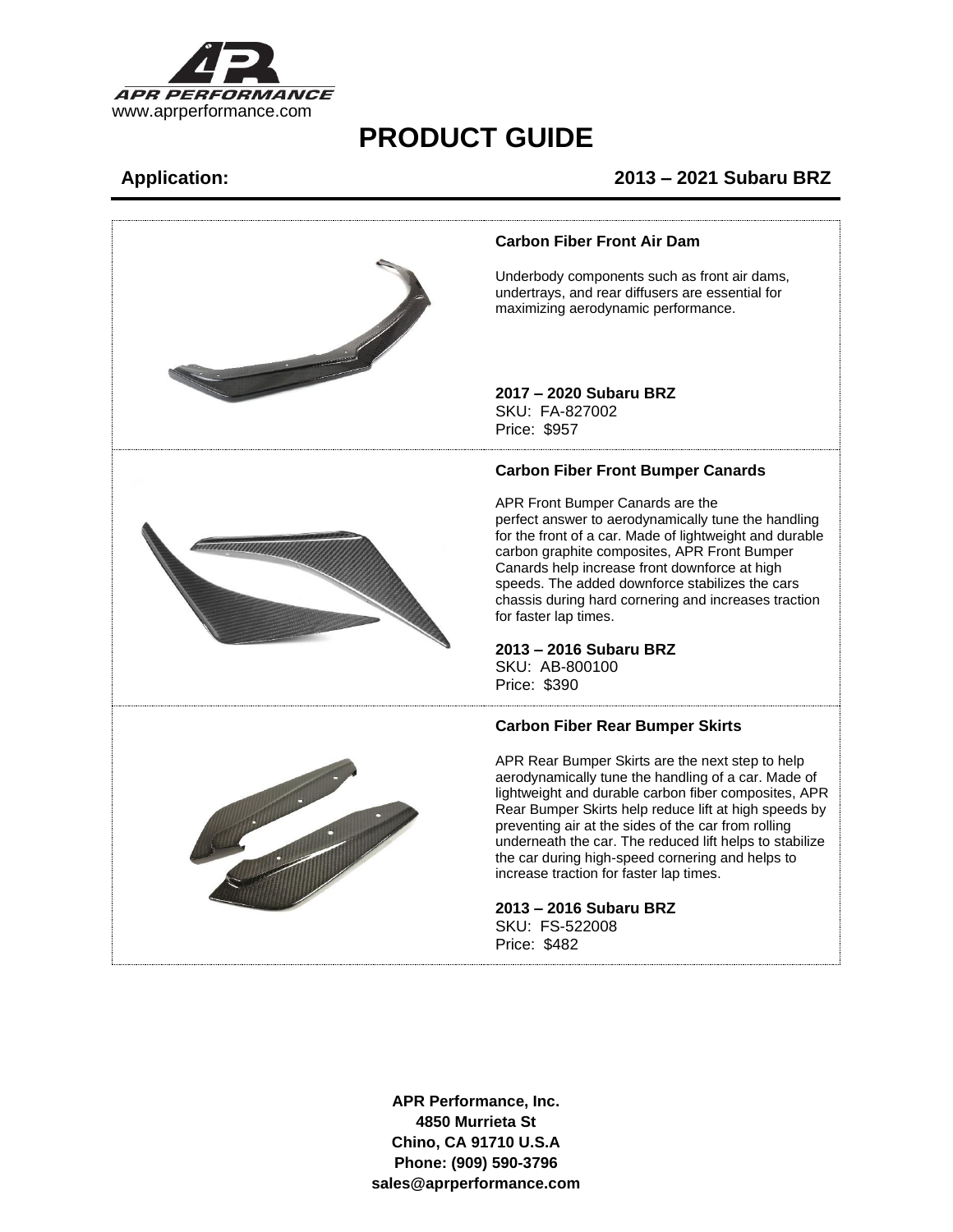

### **Application: 2013 – 2021 Subaru BRZ**

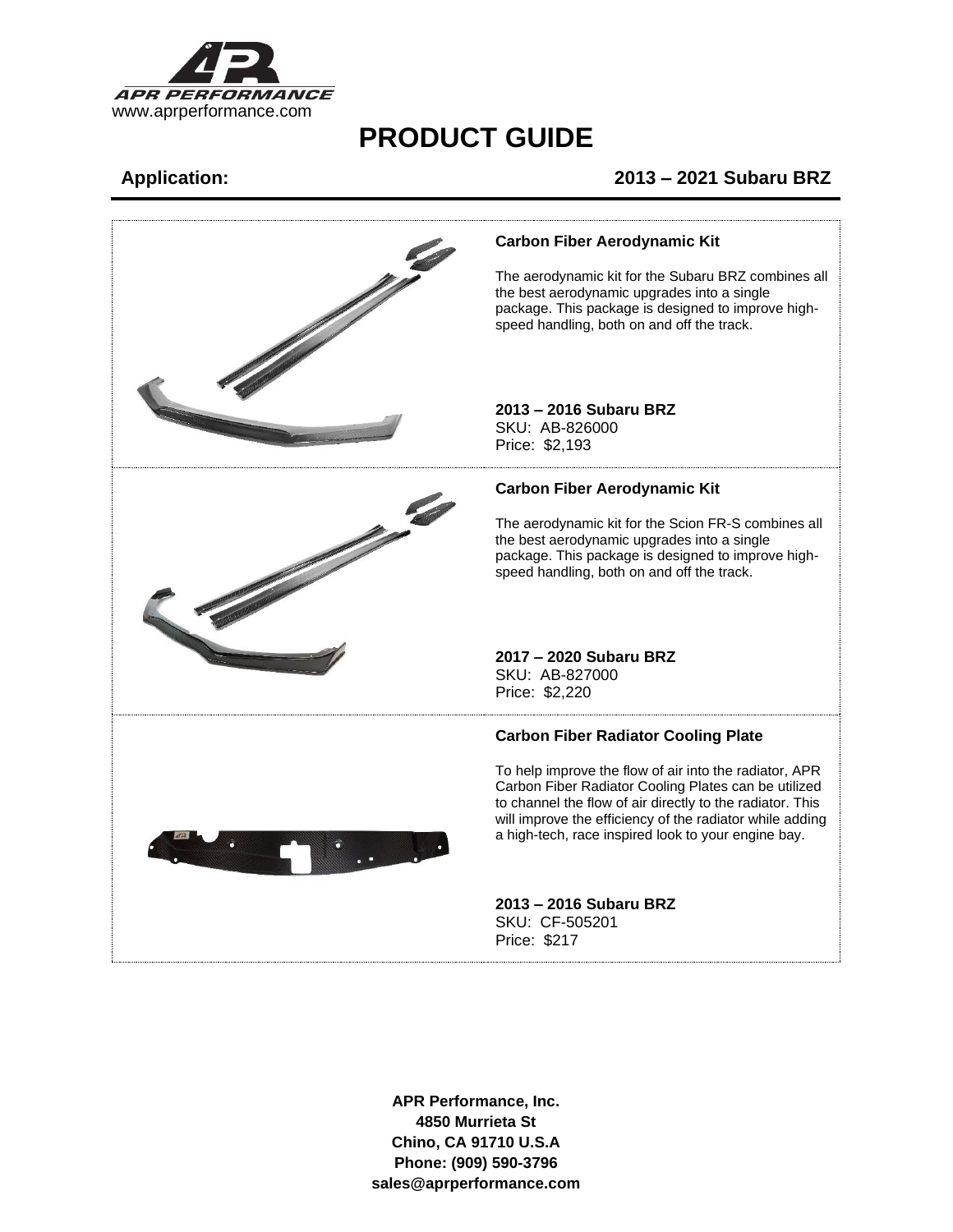

### **Application: 2013 – 2021 Subaru BRZ**

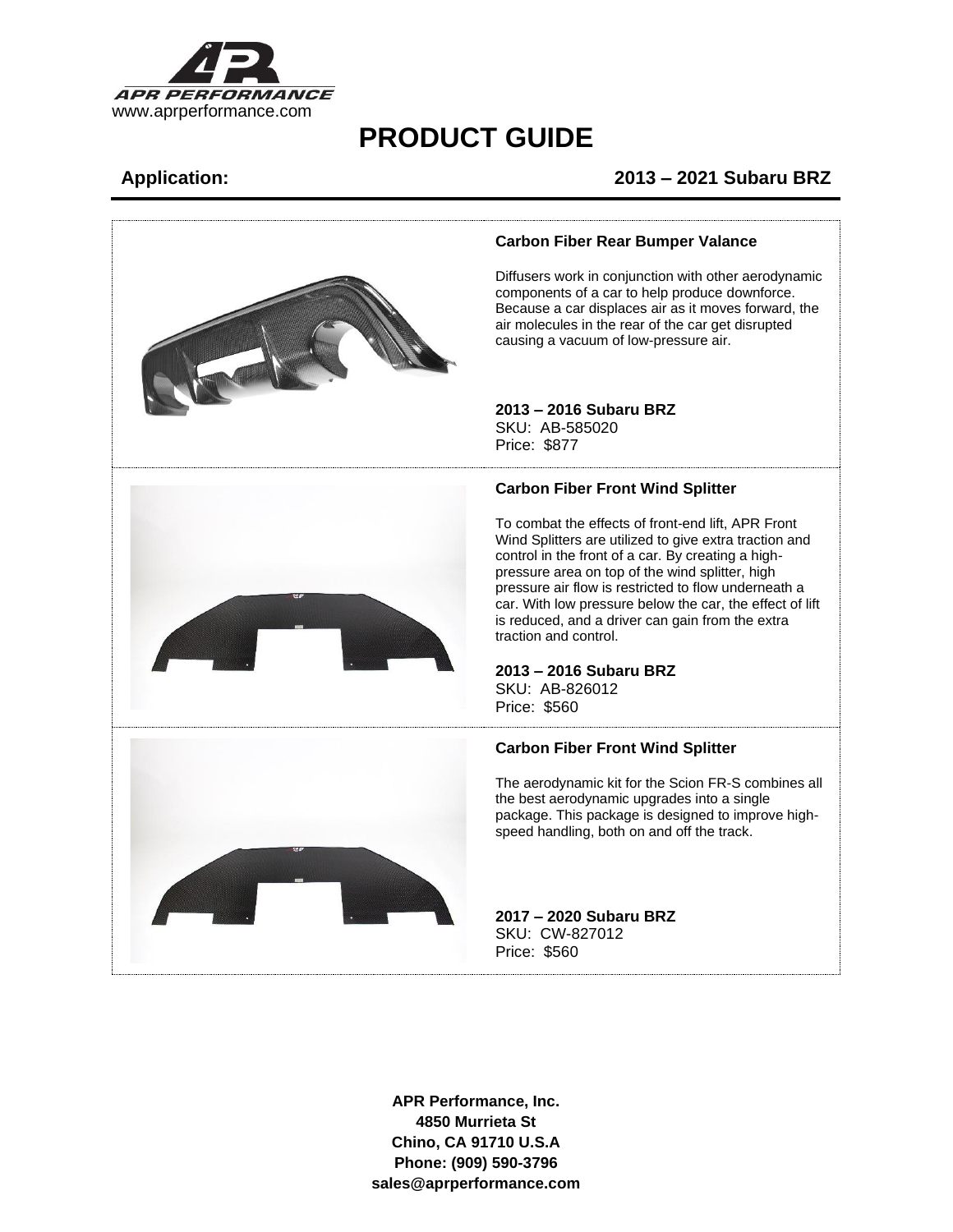

### **Application: 2013 – 2021 Subaru BRZ**